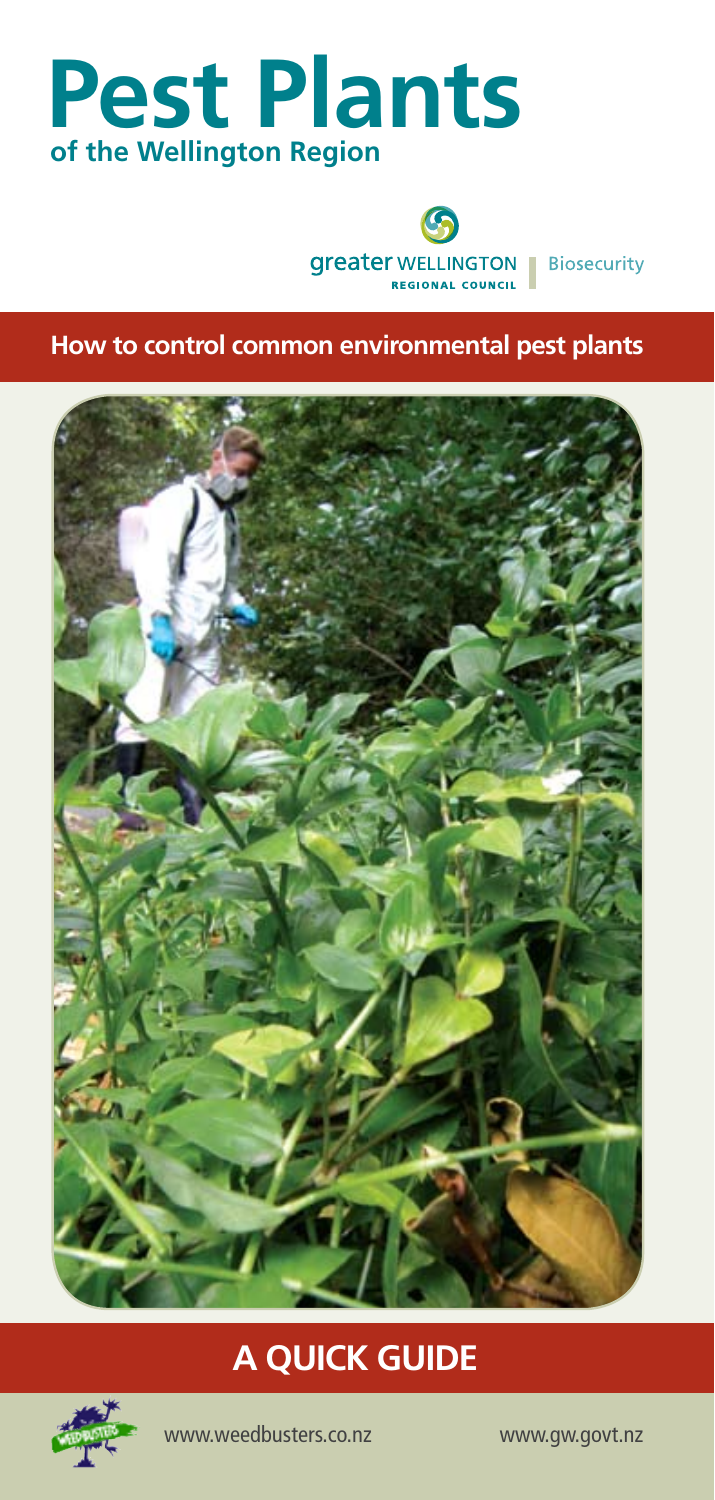## **Control**

The following treatment techniques are recommended by Greater Wellington to control these pest plants effectively.







Stem/stump treatment Cut the plant as close to the ground as possible and apply herbicide immediately to the stump using a spray pack or ready mixed bottle



Spray the entire plant with herbicide, ensuring that all foliage is sprayed. The addition of a sticking agent may help the plant absorb the chemical, and dye may help you see where you have been



## **In addition**

Biological control This symbol indicates that there are natural enemies from their country of origin in New Zealand attacking the plant. The effect of these varies and should not be regarded as an alternative to any of the above methods for immediate control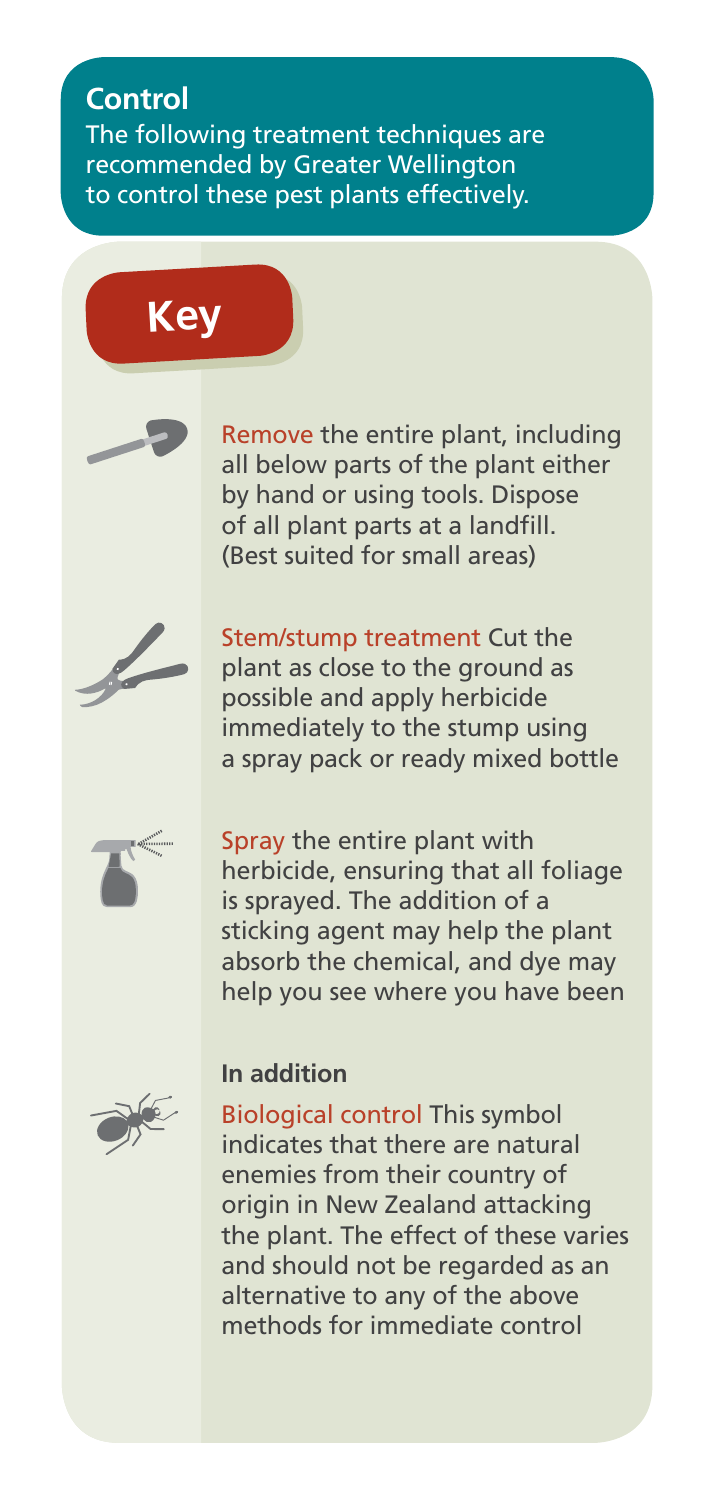## **Types of chemicals referred to in this publication**

### **General chemical use Ensure that you read the label on any herbicide before opening and mixing.**

When mixing and spraying chemicals, always ensure that you use safety equipment for the type of chemical you are using eg spray mask, goggles, gloves, and overalls.

Many chemicals can be extremely harmful to your health and aquatic life. They can also persist in the soil for a long time.

If possible, cut and treat climbers to avoid using large quantities of spray and spraying desirable species.

Most chemicals only last for a day or two, so work out what can be sprayed in the time you have available and mix up less rather than more.

Use a dye to see where you have been so that you save time and chemicals by spraying areas only once.

#### **Metsulfuron (Escort®, Muturon®, Mustang®, etc)**

Will spread through entire plant to roots. Very active residue in the soil, apply with extreme care as works at very low rates. Recommended for stem/stump treatment.

#### **Triclopyr (Grazon®, Brushoff®, etc)**

Short soil residue meaning that a site can be replanted after seedlings appear naturally. Useful for stem/stump treatment.

#### **Glyphosate (Roundup®, Trounce®, etc)**

Non-selective, generally kills most plants leaving bare soil. Foliar contact active only, cannot be taken up by roots. Not residual in the soil. Site can be planted immediately. Preferred for grasses.

### **Tordon® Brushkiller (contains Triclopyr + Picloram)**

Will spread through entire plant to roots, apply with extreme care, long soil residue, works at very low rates, recommended for stem/stump treatment.

#### **Haloxyfop (Gallant® NF, Ignite, etc)**

Recommeded for selective control of grass weeds. Generally kills grasses only, foliar active with minimal soil activity, short soil residue.

#### **Sticking agent (Pulse®, Boost®, etc)**

An additive used to improve the ability of herbicide to stick to the leaf surface, raising the effectiveness of the herbicide. Add to spray pack last to avoid foaming.

### **Crop Oil (C-Dax Oil®, Uptake, etc)**

An additive that improves spray wetting and increases herbicide uptake. Used with Gallant. Best added to the spray mix last.

#### **Vigilant®**

Kills a wide range of species. Acts systemically, will spread through entire plant to roots Long term soil residue. May also move across roots to another plant. Apply with care. Only a small amount of gel is required across the stem surface. Avoid using excessively in one area. Very useful for stem/stump treatment.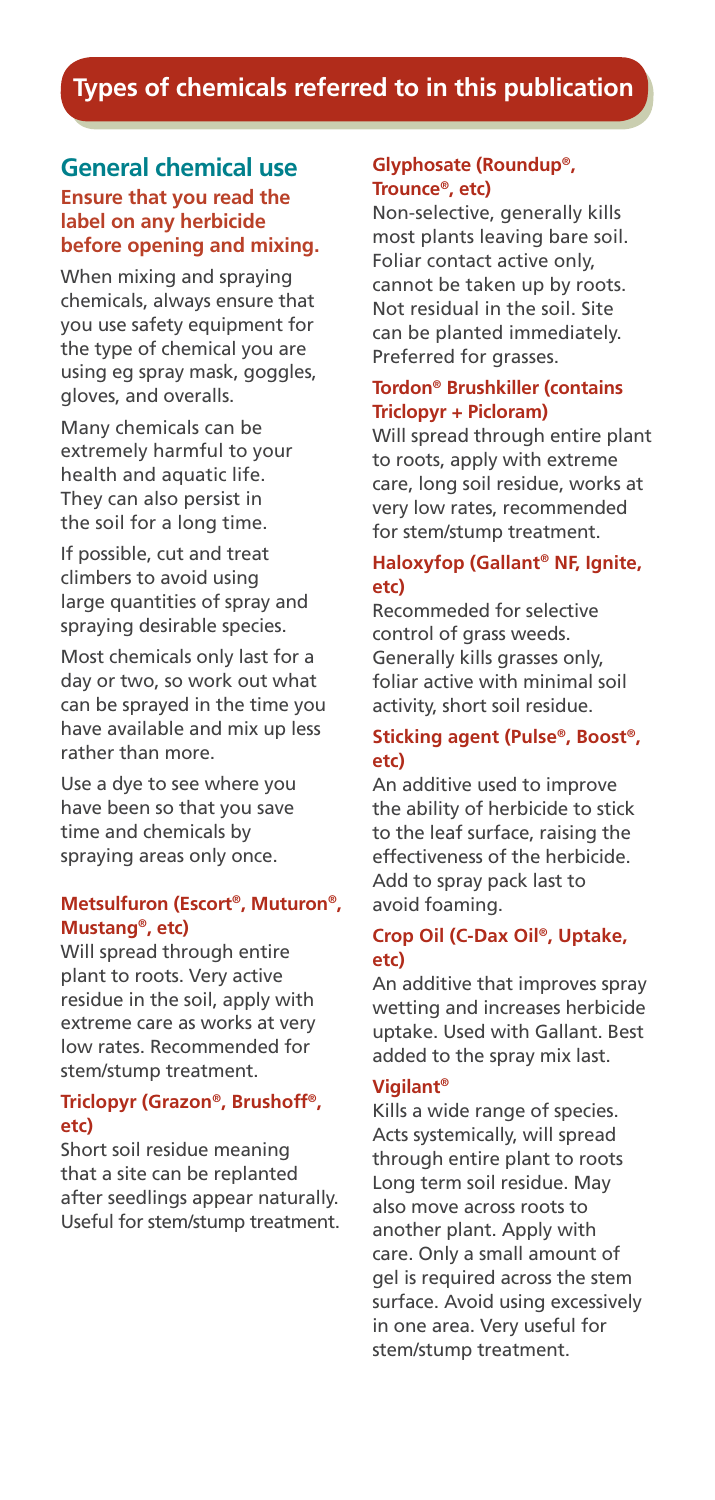This guide provides information on identifying and controlling a selection of common environmental pest plants. It is intended to be used by gardeners and anyone wanting to take an active role in restoring our natural areas. Controlling pest plants will not only benefit the immediate land but also nearby ecosystems by slowing weeds from spreading to other areas.

## **How to use this guide**

This guide mentions only a selection of the hundreds of recognised environmental pest plants in the Wellington region. These plants suppress the regeneration and growth of native plants both on land and in water.

Generally, the control techniques given can be used on similar plants. For example if you are controlling a vine the technique used should work for treating another vine.

For the purposes of this guide pest plants are divided into the following categories:



#### **Disclaimer:**

The control methods given are a guide only and should not be used as a substitute for manufacturer's label instructions. Mention of product trade names does not endorse these products nor imply criticism of similar products not mentioned.

Greater Wellington takes no responsibility for any damage to any person, property or thing that may occur as a result of the use of chemicals in accordance with this guide.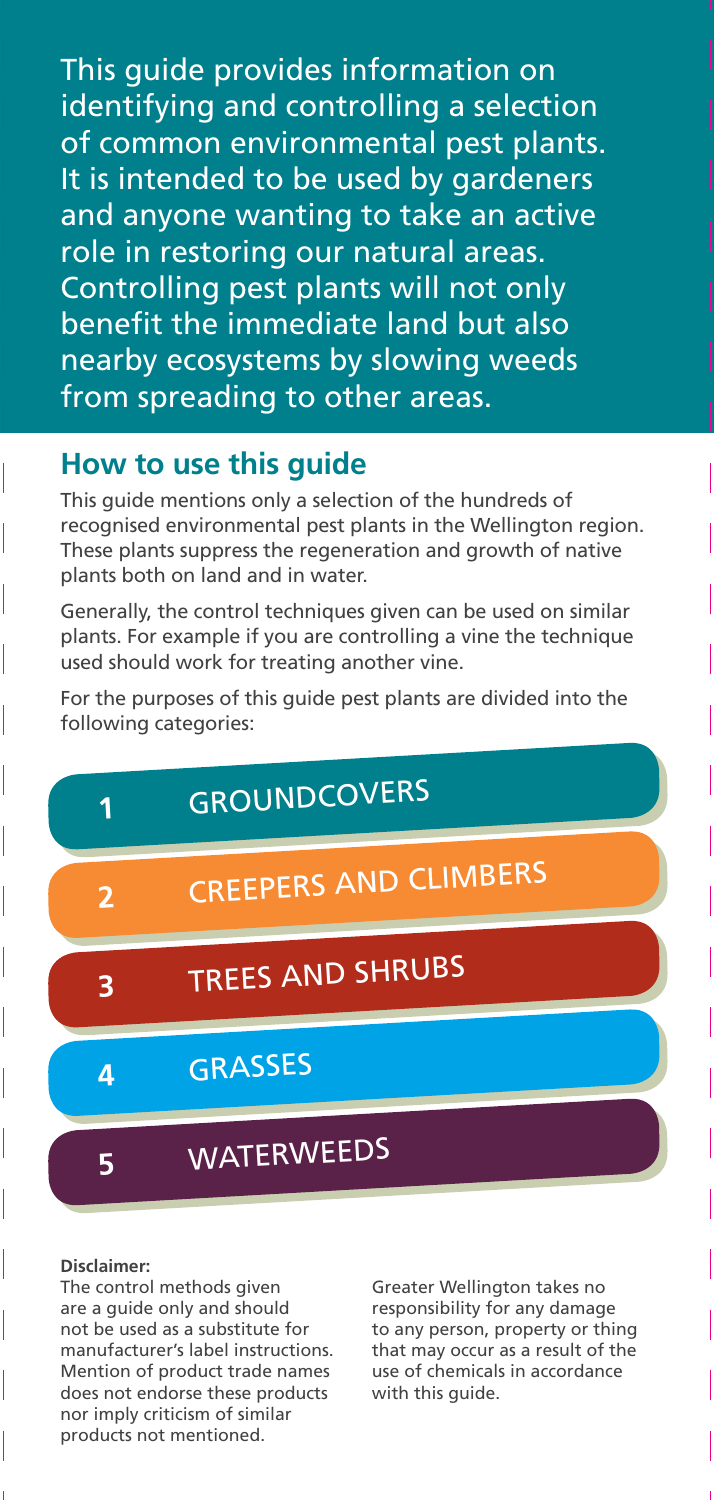## **Tips for control**

**Know your weeds.** Before undertaking weed control it is best to know which weeds you are dealing with and how they reproduce. This is so that you know which weeds are the greatest threats to the area and what their defences are. If you are unsure, contact Greater Wellington or your local DOC office.

**Prioritise.** Generally, climbers should be treated first as they will be smothering mature plants. Removing mature pest plants (those with flowers and fruit) next will put an end to reinvasion.

### **Choose control methods wisely.**

All plants can be removed by hand, it often depends on how much of the plant there is and whether you can afford the time and effort needed to do this.

**Follow up.** Regular follow up is essential to control weeds and make the most of your initial control.

**Progress.** Take before and after photos to remind yourself of what you have achieved.

### **Disposal**

Even though you may have removed the plant from the ground, it still may have the ability to grow again from its roots. Be careful when moving vegetation around the site, and use bags or containers to dispose of them. Dispose of any plant material at your local landfill or transfer station. Be aware that composting may not kill persistent weeds.

## **Contractors**

Often the most cost-effective way to control a severe weed problem on a large site is to employ the assistance of a

contractor for a few hours. A reputable contractor will have the training, expertise and equipment for large scale work.

## **Timing**

The best time for spraying is in spring and summer when plants are actively growing, have lots of leaves to uptake chemical, and the weather is generally better. Spraying after rain can help remove any salt or dirt on the plant, leading to improved herbicide uptake.

### **Use over and around water**

As a general rule spraying should not take place near or over a water course or waterbody.

## **Growsafe® and Approved Handler certification**

Greater Wellington recommends being trained in the safe handling and use of agrichemicals. Even if you have used chemicals for years there is still much that you can learn from these courses.

Anyone that uses chemicals for commercial purposes is required to hold a standard Growsafe**®** certificate. Check out www.growsafe.co.nz for more information.

## **The Greater Wellington Regional Air Quality Management Plan**

**RULE 1** of the plan explains the conditions that apply to land-based agrichemical sprays and powder applications.

You can read Rule 1 on the Greater Wellington website www.gw.govt.nz

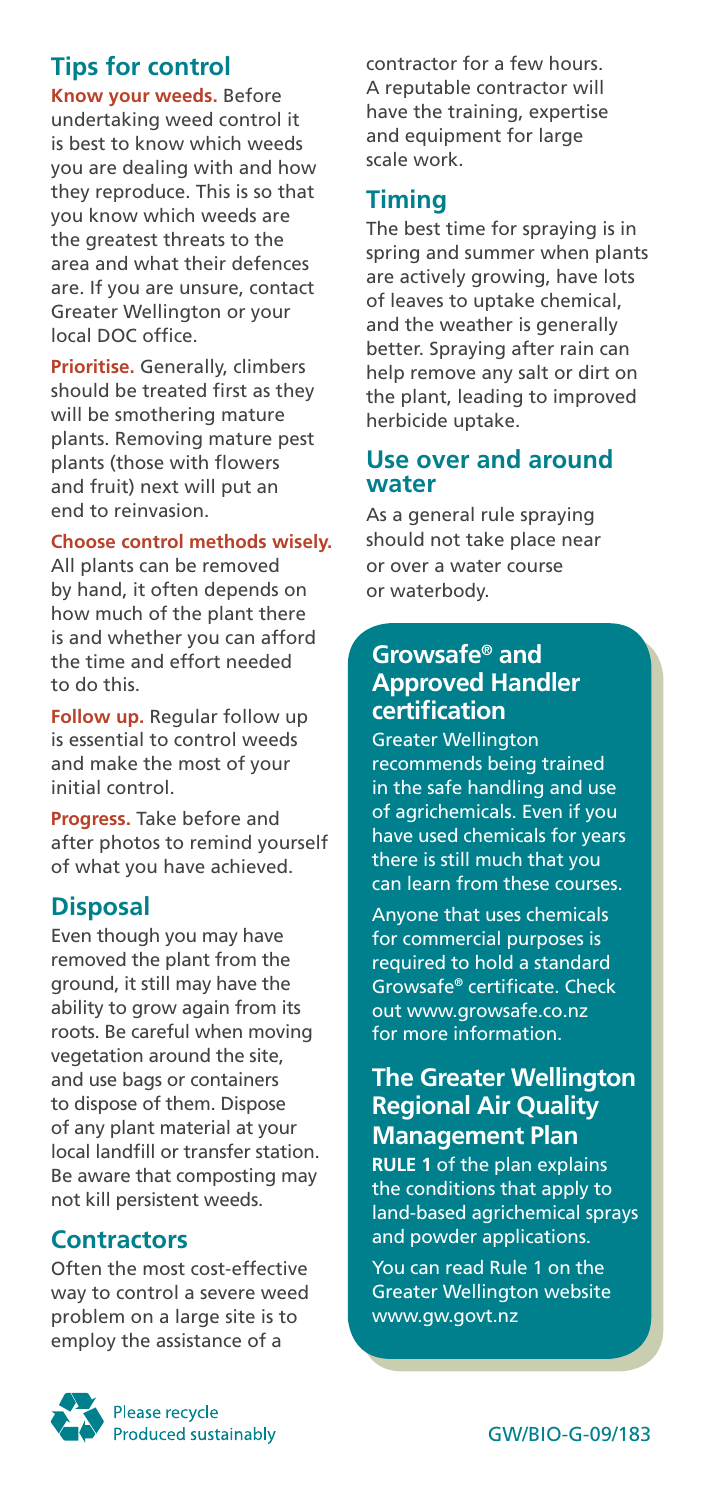## 1. GROUNDCOVERS

Can smother low-growing plants and prevent seedlings from growing

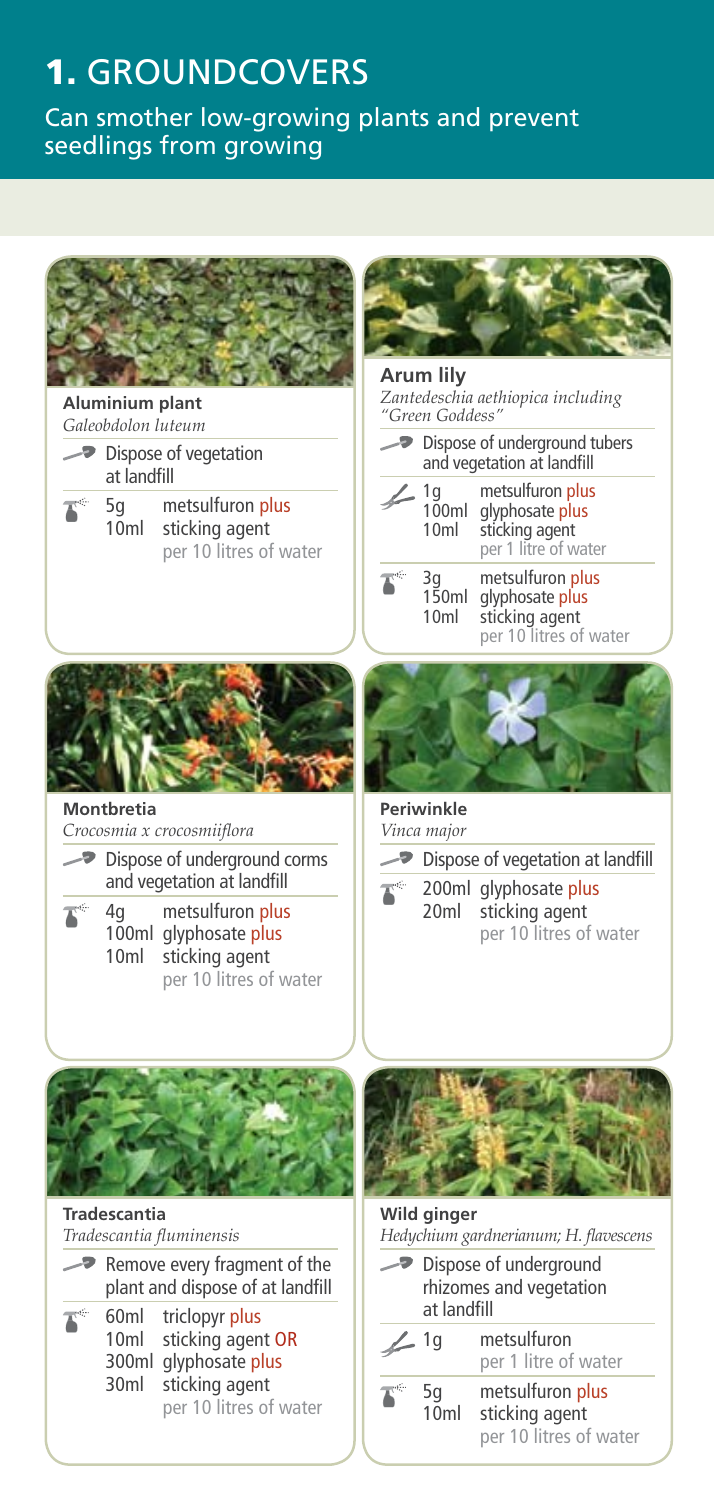## 2. CREEPERS AND CLIMBERS

Can smother and strangle trees and shrubs, causing them to die and collapse

**Note:** Ensure that any vines that are cut do not touch the ground as they may resprout. Also, that plants are in full leaf to allow best results.

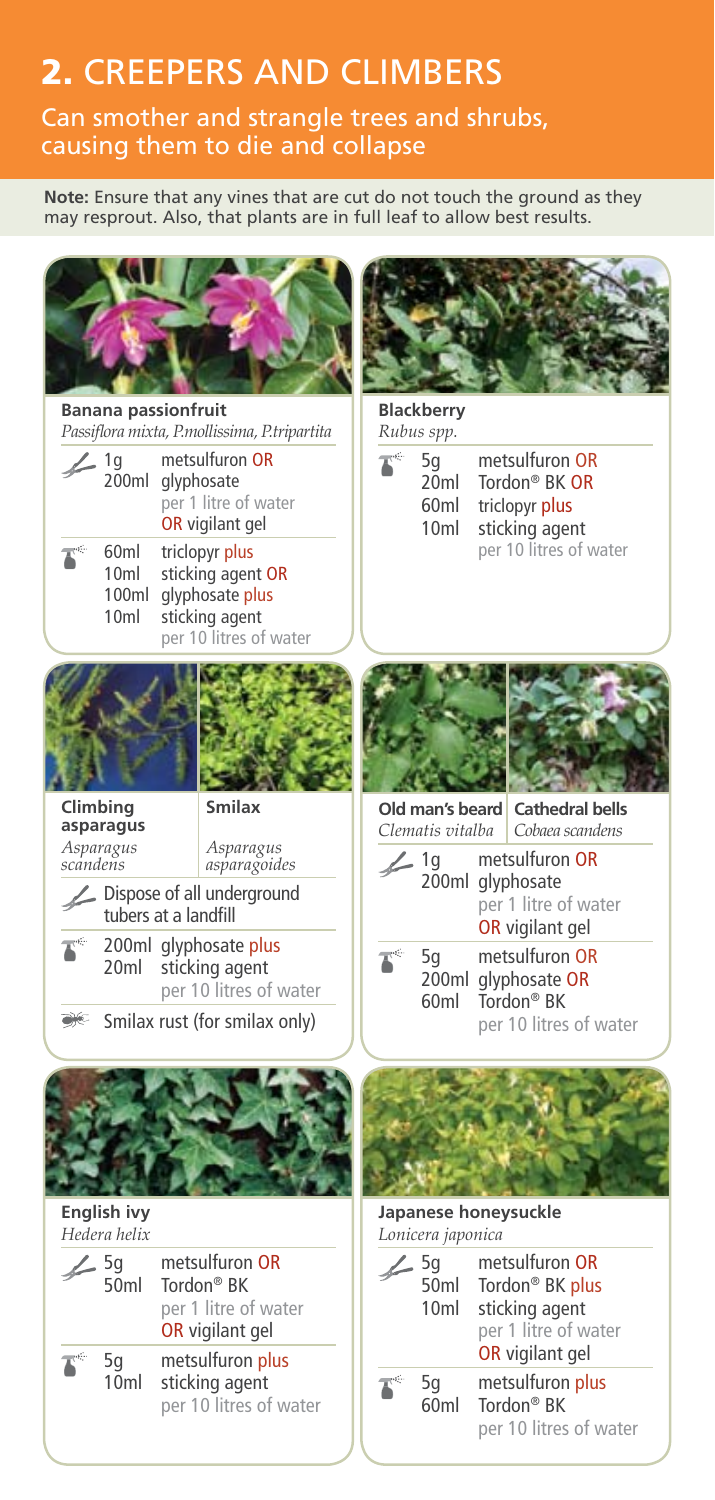## 3. Trees and shrubs

Can replace other species, preventing areas from regenerating

**Note:** Ensure that cut stems are treated with an appropriate herbicide otherwise they will grow again.

| <b>Boneseed</b>                                                                                                                                                                                                                                                                                                                 | <b>Broom</b><br>Gorse                                                                                                                                                                                                                                                                                                                                             |
|---------------------------------------------------------------------------------------------------------------------------------------------------------------------------------------------------------------------------------------------------------------------------------------------------------------------------------|-------------------------------------------------------------------------------------------------------------------------------------------------------------------------------------------------------------------------------------------------------------------------------------------------------------------------------------------------------------------|
| Chrysanthemoides monilifera<br>All but very large trees should<br>be able to be pulled by hand<br>metsulfuron OR<br>1q                                                                                                                                                                                                          | Cytisus<br>Ulex europaeus<br>scoparius<br>$\rightarrow$ All but very small seedlings are<br>very difficult to remove by hand<br>metsulfuron OR<br>5q                                                                                                                                                                                                              |
| 100ml glyphosate<br>per 10 litres of water<br>metsulfuron plus<br>5g<br>20 <sub>m</sub><br>sticking agent OR<br>100ml glyphosate plus<br>20 <sub>ml</sub><br>sticking agent<br>per 10 litres of water<br>OR vigilant gel<br>Boneseed leaf roller                                                                                | 50ml<br>triclopyr<br>per 1 litre of water<br>OR vigilant gel<br>帐<br>5g<br>metsulfuron plus<br>10ml<br>sticking agent OR<br>100ml glyphosate plus<br>20m<br>sticking agent<br>per 10 litres of water                                                                                                                                                              |
|                                                                                                                                                                                                                                                                                                                                 | A range of insects have been<br>released for both of these<br>plants. Contact us if you<br>would like to learn more                                                                                                                                                                                                                                               |
| <b>Evergreen buckthorn</b><br>Rhamnus alaternus<br>$\rightarrow$ All but seedlings are very<br>difficult to remove by hand<br>metsulfuron OR<br>5g<br>100ml Tordon <sup>®</sup> BK<br>per 10 litres of water<br><b>OR</b> vigilant gel<br>60ml<br>triclopyr plus<br>10 <sub>m</sub><br>sticking agent<br>per 10 litres of water | Sweet pea shrub<br>Polygala myrtifolia<br>Note: Check under your polygala<br>for seedlings of the plant. If there<br>are seedlings it is probably a pest<br>ploygala species.<br>All but very large trees should<br>be able to be pulled by hand<br>metsulfuron OR<br>$\sim$ 1q<br>100ml Tordon <sup>®</sup> BK<br>per 1 litre of water<br><b>OR</b> vigilant gel |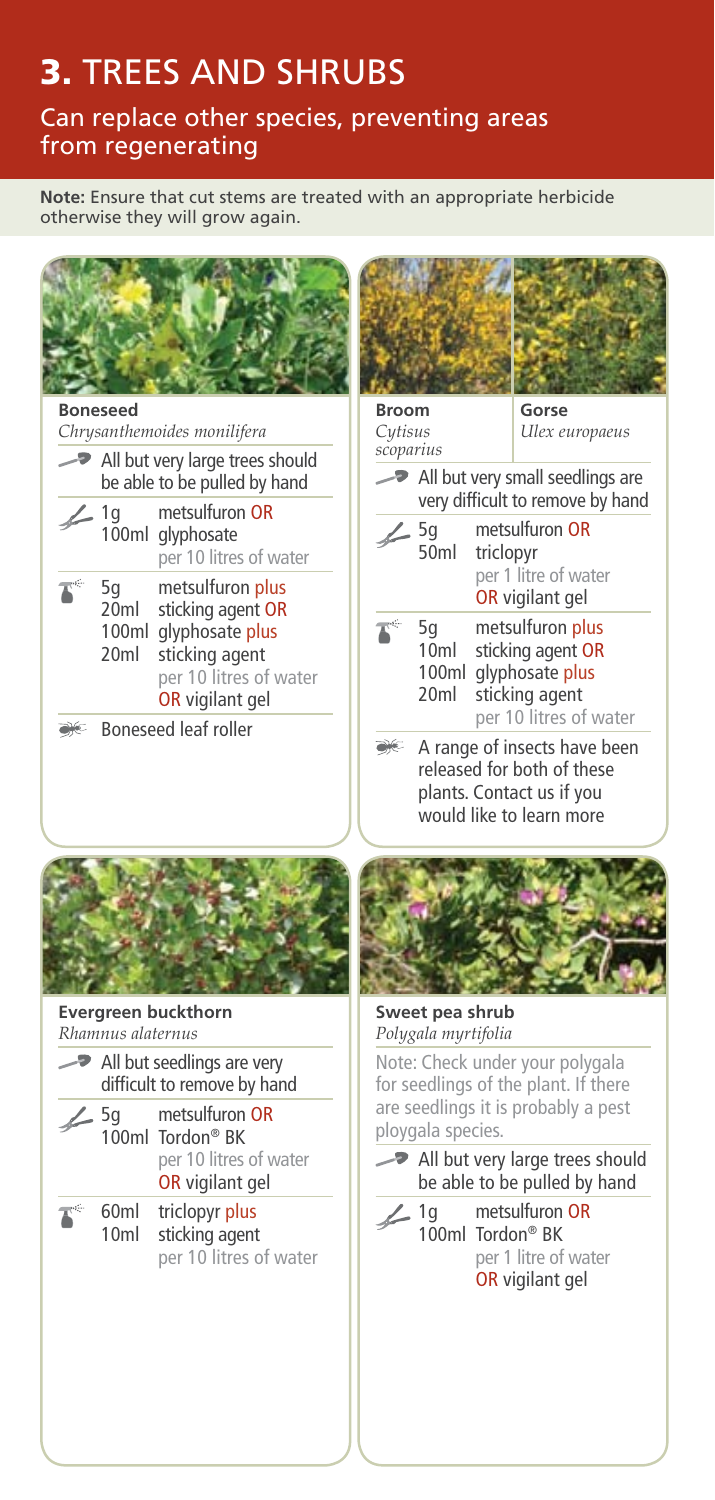## 4. GRasses

Can form dense cover which excludes other plants